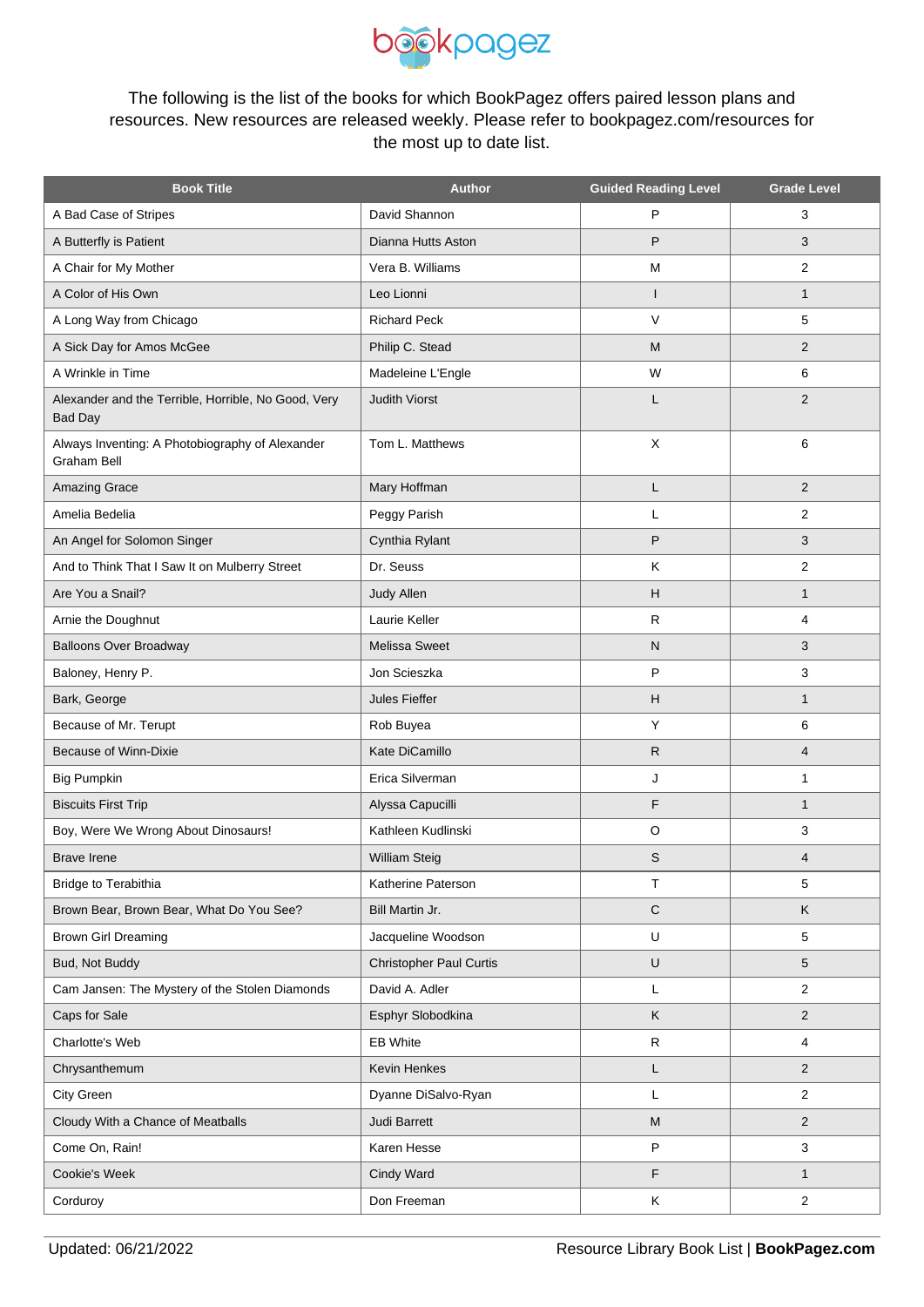| <b>Book Title</b>                                                     | <b>Author</b>          | <b>Guided Reading Level</b> | <b>Grade Level</b> |
|-----------------------------------------------------------------------|------------------------|-----------------------------|--------------------|
| Cowgirl Kate and Cocoa                                                | Erica Silverman        | K                           | 2                  |
| Crenshaw                                                              | Katherine Applegate    | Q                           | 4                  |
| <b>Curious George</b>                                                 | H.A. Rey               | K                           | 2                  |
| <b>Deadliest Animals</b>                                              | Melissa Stewart        | P                           | 3                  |
| Diary of a Worm                                                       | Doreen Cronin          | $\sf K$                     | $\overline{2}$     |
| Do You Want To Be My Friend?                                          | Eric Carle             | A                           | Κ                  |
| Doctor De Soto                                                        | William Steig          | $\mathsf{N}$                | 3                  |
| Dog Man                                                               | Dav Pilkey             | P                           | 3                  |
| Dont Let the Pigeon Drive the Bus!                                    | Mo Willems             | J                           | $\mathbf{1}$       |
| Duck for President                                                    | Doreen Cronin          | K                           | $\overline{2}$     |
| Each Kindness                                                         | Jacqueline Woodson     | M                           | $\overline{2}$     |
| Enemy Pie                                                             | Derek Munson           | M                           | $\overline{2}$     |
| Escape from Mr. Lemoncello's Library                                  | Chris Grabenstein      | $\vee$                      | 5                  |
| Esperanza Rising                                                      | Pam Muoz Ryan          | $\vee$                      | 5                  |
| Fantastic Mr. Fox                                                     | Roald Dahl             | P                           | 3                  |
| <b>Finding Winnie</b>                                                 | <b>Lindsay Mattick</b> | M                           | $\overline{2}$     |
| Fireboat                                                              | Maira Kalman           | M                           | $\overline{2}$     |
| First Day Jitters                                                     | Julie Danneberg        | Κ                           | $\overline{2}$     |
| Five Busy Elves                                                       | Patricia Hegarty       |                             | 1                  |
| <b>Flat Stanley</b>                                                   | Jeff Brown             | M                           | 2                  |
| Flora and Ulysses: The Illuminated Adventures                         | Kate DiCamillo         | U                           | 5                  |
| Fly Away Home                                                         | Eve Bunting            | M                           | $\overline{2}$     |
| Fox                                                                   | Margaret Wild          | $\circ$                     | 3                  |
| Freckle Juice                                                         | Judy Blume             | M                           | 2                  |
| <b>Frederick Douglass</b>                                             | Barbara Kramer         | Q                           | $\overline{4}$     |
| Frindle                                                               | <b>Andrew Clements</b> | R                           | 4                  |
| Frog and Toad Are Friends                                             | Arnold Lobel           | K                           | 2                  |
| George vs. George: The American Revolution As<br>Seen from Both Sides | Rosalyn Schanzer       | Т                           | 5                  |
| <b>Giraffes Can't Dance</b>                                           | Giles Andreae          | M                           | $\overline{2}$     |
| Gleam and Glow                                                        | Eve Bunting            | P                           | 3                  |
| Goodnight Moon                                                        | Margaret Wise Brown    | H                           | $\mathbf{1}$       |
| Grandfather's Journey                                                 | Allen Say              | $\circ$                     | 3                  |
| Growing Vegetable Soup                                                | Lois Ehlert            | $\,$ B                      | Κ                  |
| Grumpy Groundhog                                                      | Maureen Wright         | L                           | $\overline{c}$     |
| Harold and the Purple Crayon                                          | Crockett Johnson       | Κ                           | $\overline{2}$     |
| Harry Potter and the Sorcerer's Stone                                 | J.K. Rowling           | $\vee$                      | 5                  |
| Hatchet                                                               | Gary Paulsen           | $\mathsf{R}$                | 4                  |
| Have You Seen My Duckling?                                            | Nancy Tafuri           | $\overline{\mathsf{A}}$     | Κ                  |
| <b>Heckedy Peg</b>                                                    | Audrey Wood            | L                           | $\overline{2}$     |
| Helen's Big World                                                     | Doreen Rappaport       | Т                           | 5                  |
| Henry and Mudge and the Bedtime Thumps                                | Cynthia Rylant         | J                           | $\mathbf{1}$       |
| Henrys Freedom Box                                                    | Ellen Levine           | $\sf Q$                     | 4                  |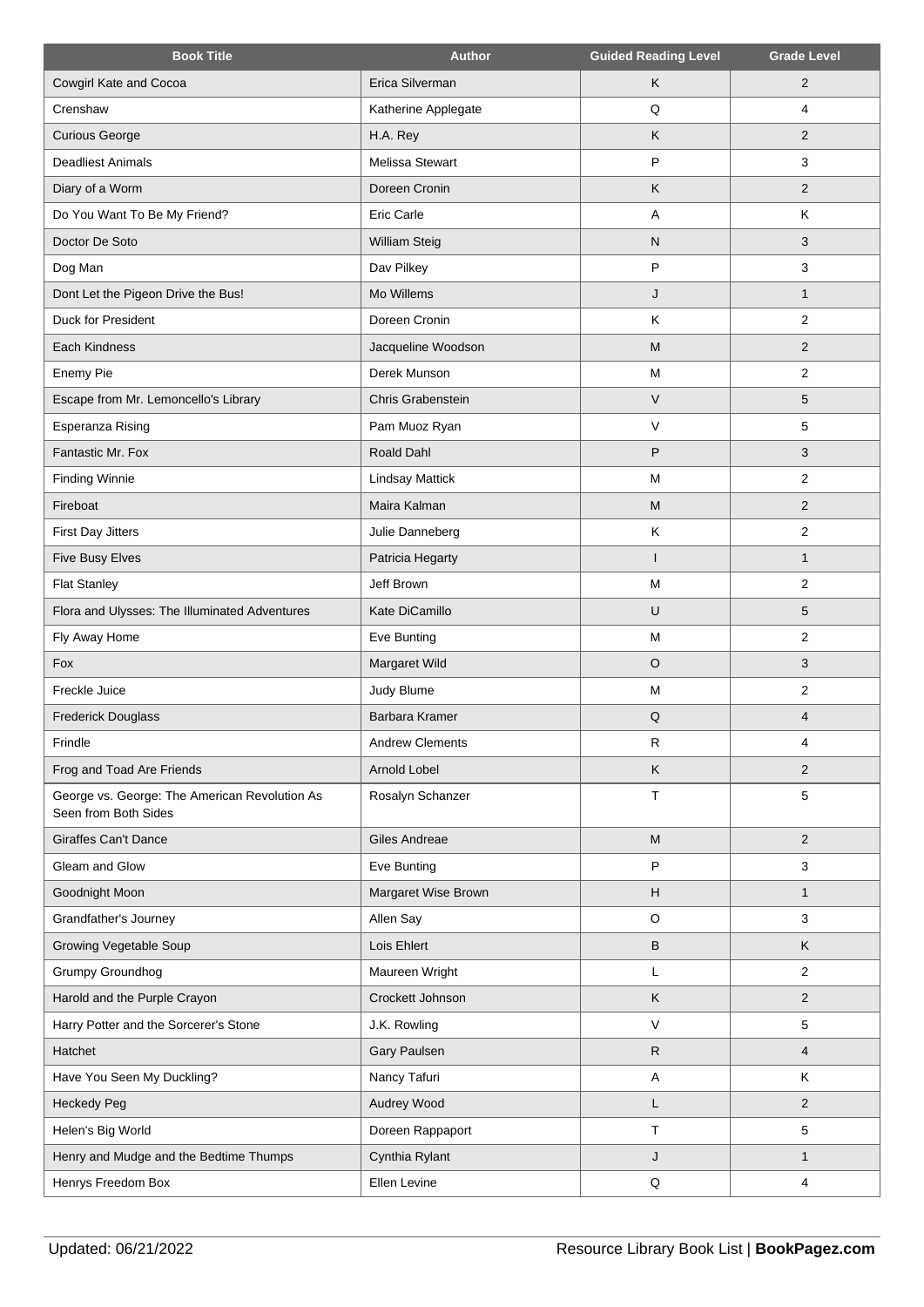| <b>Book Title</b>                                               | <b>Author</b>                 | <b>Guided Reading Level</b> | <b>Grade Level</b>      |
|-----------------------------------------------------------------|-------------------------------|-----------------------------|-------------------------|
| Hershel and the Hanukkah Goblins                                | <b>Eric Kimmel</b>            | $\mathsf{N}$                | 3                       |
| Hi! Fly Guy                                                     | <b>Tedd Arnold</b>            | J.                          | $\mathbf{1}$            |
| Holes                                                           | Louis Sachar                  | $\vee$                      | 5                       |
| Hoot                                                            | Carl Hiaasen                  | W                           | 6                       |
| How a Seed Grows                                                | Helene J. Jordan              | ı                           | $\mathbf{1}$            |
| How I Became a Pirate                                           | Melinda Long                  | Г                           | 2                       |
| How I Spent My Summer Vacation                                  | Mark Teague                   |                             | $\mathbf{1}$            |
| How Many Days to America?                                       | Eve Bunting                   | S                           | 4                       |
| How Santa Got His Job                                           | Stephen Krensky               | $\circ$                     | 3                       |
| How the Grinch Stole Christmas                                  | Dr. Seuss                     | P                           | 3                       |
| I Survived Hurricane Katrina, 2005                              | <b>Lauren Tarshis</b>         | Q                           | $\overline{4}$          |
| I Survived the Attacks of September 11, 2001                    | <b>Lauren Tarshis</b>         | $\mathsf{R}$                | 4                       |
| I Survived the Bombing of Pearl Harbor, 1941                    | Lauren Tarshis                | $\mathsf{R}$                | $\overline{\mathbf{4}}$ |
| I Survived the Great Chicago Fire, 1871                         | Lauren Tarshis                | $\mathsf{R}$                | 4                       |
| I Survived the Sinking of the Titanic, 1912                     | Lauren Tarshis                | Q                           | $\overline{\mathbf{4}}$ |
| I Want My Hat Back                                              | Jon Klassen                   |                             | $\mathbf{1}$            |
| I Went Walking                                                  | Sue Williams                  | $\mathbf C$                 | K                       |
| I'm a Caterpillar                                               | Jean Marzollo                 | G                           | $\mathbf{1}$            |
| If You Give a Mouse a Cookie                                    | Laura Joffe Numeroff          | Κ                           | 2                       |
| Inventing the Future: A Photobiography of Thomas<br>Alva Edison | Marfe Ferguson Delano         | $\mathsf{R}$                | 4                       |
| Ira Sleeps Over                                                 | <b>Bernard Waber</b>          | L                           | 2                       |
| Ivy and Bean                                                    | Annie Barrows                 | M                           | $\overline{c}$          |
| Jamie O'Rourke and the Big Potato: An Irish Folktale            | Tomie dePaola                 | L                           | 2                       |
| John Henry                                                      | Julius Lester                 | S                           | $\overline{4}$          |
| Joseph Had a Little Overcoat                                    | Simms Taback                  |                             | $\mathbf{1}$            |
| Julius, the Baby of the World                                   | Kevin Henkes                  | $\mathsf{N}$                | 3                       |
| Just Me and My Mom                                              | Mercer Mayer                  | ı                           | $\mathbf{1}$            |
| Kitten's First Full Moon                                        | Kevin Henkes                  |                             | 1                       |
| Knots on a Counting Rope                                        | Bill Martin Jr.               | ${\sf M}$                   | 2                       |
| Koala Lou                                                       | Mem Fox                       | K                           | 2                       |
| Last Stop on Market Street                                      | Matt De La Pea                | M                           | $\overline{2}$          |
| Leo the Late Bloomer                                            | <b>Robert Kraus</b>           |                             | 1                       |
| Let's Go Rock Collecting                                        | Roma Gans                     | P                           | 3                       |
| <b>Library Mouse</b>                                            | Daniel Kirk                   | L                           | $\overline{2}$          |
| Little Bears Visit                                              | <b>Else Holmelund Minarik</b> | J                           | $\mathbf{1}$            |
| Little Blue Truck                                               | Alice Schertle                | $\mathsf H$                 | $\mathbf{1}$            |
| Little House in the Big Woods                                   | Laura Ingalls Wilder          | $\mathsf Q$                 | $\overline{\mathbf{4}}$ |
| Locomotive                                                      | <b>Brian Floca</b>            | $\circ$                     | 3                       |
| Looking at Lincoln                                              | Maira Kalman                  | T                           | 5                       |
| Love That Dog                                                   | Sharon Creech                 | T                           | 5                       |
| Madeline                                                        | Ludwig Bemelmans              | K                           | $\overline{2}$          |
| Magic Tree House: Dinosaurs Before Dark                         | Mary Pope Osborne             | M                           | $\mathbf{2}$            |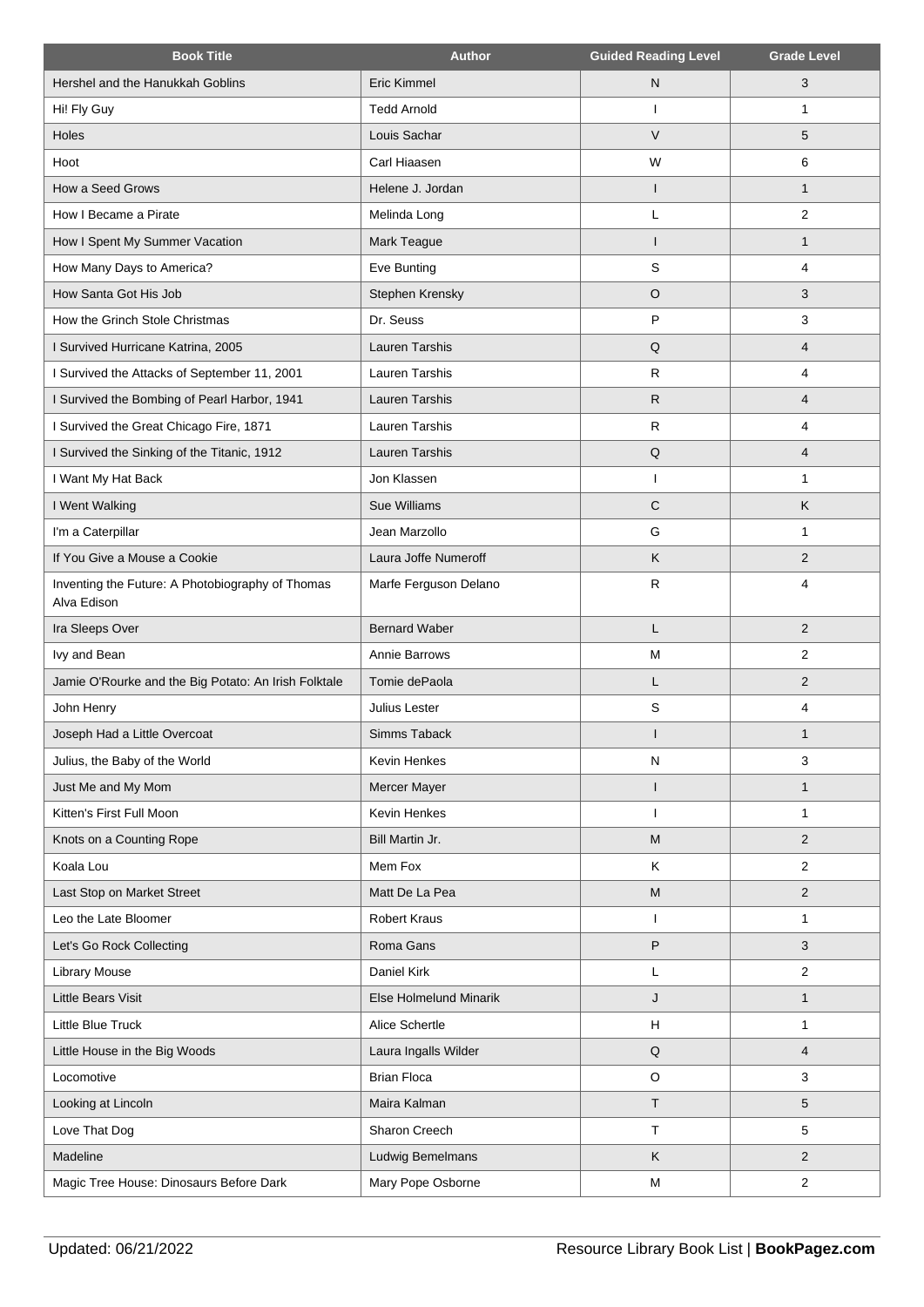| <b>Book Title</b>                                          | <b>Author</b>               | <b>Guided Reading Level</b> | <b>Grade Level</b> |
|------------------------------------------------------------|-----------------------------|-----------------------------|--------------------|
| <b>Mailing May</b>                                         | Michael O. Tunnell          | $\circ$                     | 3                  |
| Make Way for Ducklings                                     | Robert McCloskey            | L                           | $\overline{2}$     |
| Maniac Magee                                               | Jerry Spinelli              | W                           | 6                  |
| Martins Big Words                                          | Doreen Rappaport            | Κ                           | $\overline{2}$     |
| Mercy Watson to the Rescue                                 | Kate DiCamillo              | K                           | $\overline{2}$     |
| Mirette on the High Wire                                   | <b>Emily Arnold McCully</b> | P                           | 3                  |
| Miss Alaineus: A Vocabulary Disaster                       | Debra Fraiser               | Q                           | $\overline{4}$     |
| Miss Nelson Is Missing                                     | Harry Allard                | L                           | 2                  |
| Miss Smiths Incredible Storybook                           | <b>Michael Garland</b>      | H                           | $\mathbf{1}$       |
| Mouse Paint                                                | Ellen Stoll Walsh           | H                           | $\mathbf{1}$       |
| My Mouth Is a Volcano!                                     | Julia Cook                  | $\circ$                     | 3                  |
| Nate the Great                                             | Marjorie Weinman Sharmat    | K                           | 2                  |
| No, David!                                                 | David Shannon               | G                           | $\mathbf{1}$       |
| Now and Ben: The Modern Inventions of Benjamin<br>Franklin | Gene Barretta               | $\circ$                     | 3                  |
| Number the Stars                                           | Lois Lowry                  | $\sf U$                     | 5                  |
| Officer Buckle and Gloria                                  | Peggy Rathmann              | Г                           | $\overline{2}$     |
| Oliver Button Is a Sissy                                   | Tomie dePaola               | J                           | $\mathbf{1}$       |
| Olivia                                                     | lan Falconer                | J                           | 1                  |
| One Candle                                                 | Eve Bunting                 | M                           | 2                  |
| One Crazy Summer                                           | Rita Williams-Garcia        | W                           | 6                  |
| Otis's Busy Day                                            | Loren Long                  | $\mathsf{C}$                | K                  |
| Out of My Mind                                             | Sharon M. Draper            | S                           | 4                  |
| Owl Moon                                                   | Jane Yolen                  | $\circ$                     | 3                  |
| Penguins                                                   | Anne Schreiber              | N                           | 3                  |
| Peppe the Lamplighter                                      | Elisa Bartone               | M                           | $\overline{2}$     |
| Pete the Cat: I Love My White Shoes                        | Eric Litwin                 | Κ                           | 2                  |
| Peters Chair                                               | Ezra Jack Keats             | J                           | $\mathbf{1}$       |
| Pictures of Hollis Woods                                   | Patricia Reilly Giff        | $\vee$                      | 5                  |
| Pink and Say                                               | Patricia Polacco            | $\mathsf S$                 | 4                  |
| Planets                                                    | Elizabeth Carney            | K                           | $\overline{2}$     |
| Poppy                                                      | Avi                         | S                           | $\overline{4}$     |
| Pumpkin Heads!                                             | <b>Wendell Minor</b>        | D                           | Κ                  |
| Pumpkin Jack                                               | Will Hubbell                | ${\sf N}$                   | 3                  |
| Remember Valley Forge                                      | Thomas B. Allen             | $\top$                      | 5                  |
| <b>Riding Freedom</b>                                      | Pam Muoz Ryan               | P                           | 3                  |
| Rocks and Minerals                                         | Kathleen Weidner Zoehfeld   | J                           | 1                  |
| Room on the Broom                                          | Julia Donaldson             | $\circ$                     | 3                  |
| Rosa                                                       | Nikki Giovanni              | $\top$                      | 5                  |
| Roses Are Pink, Your Feet Really Stink                     | Diane deGroat               | L                           | $\overline{2}$     |
| Rosie Revere, Engineer                                     | Andrea Beaty                | M                           | $\overline{c}$     |
| Rosie's Walk                                               | Pat Hutchins                | F                           | $\mathbf{1}$       |
| Ruby's Wish                                                | Shirin Yim Bridges          | N                           | 3                  |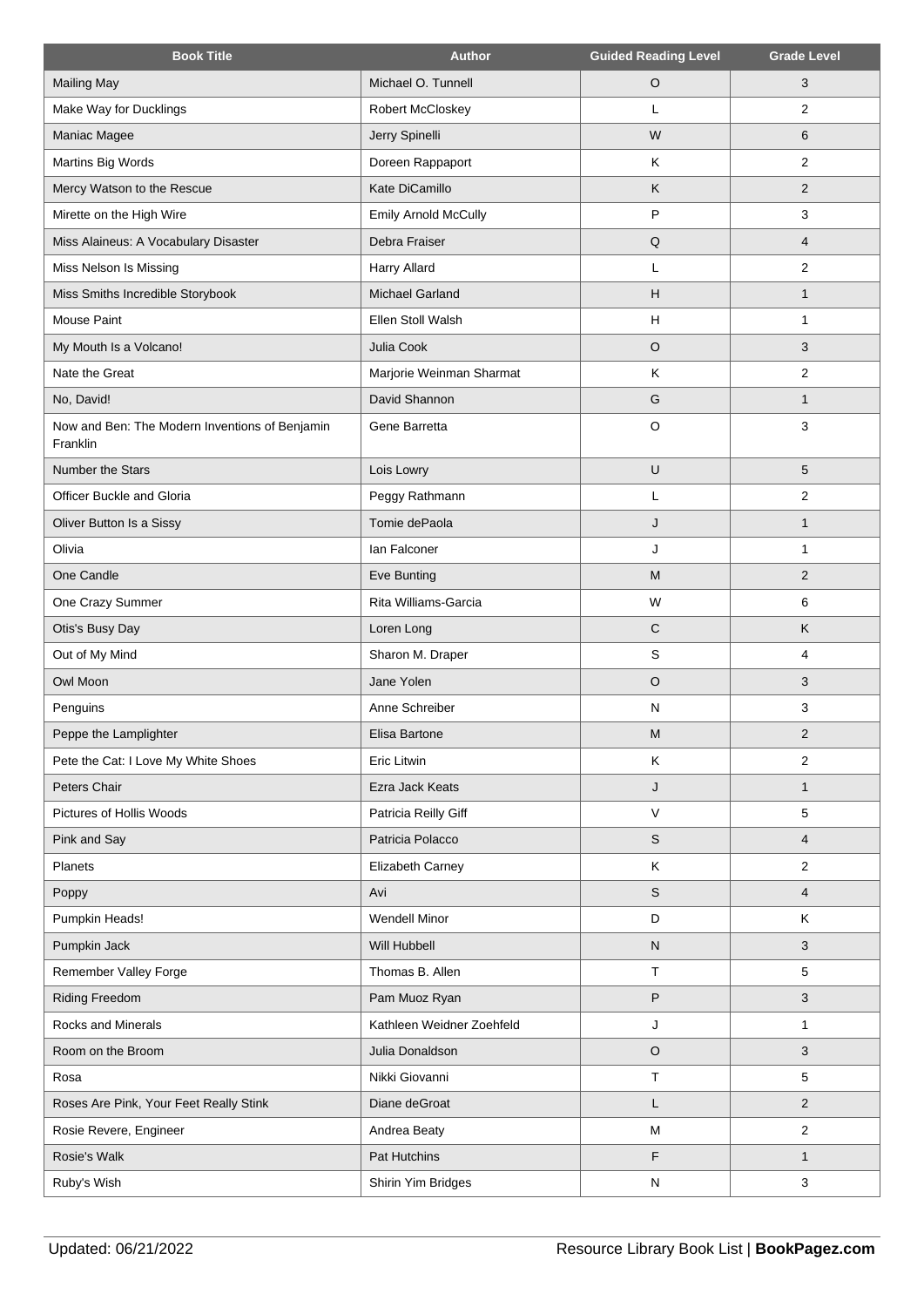| <b>Book Title</b>                                     | <b>Author</b>                         | <b>Guided Reading Level</b> | <b>Grade Level</b> |
|-------------------------------------------------------|---------------------------------------|-----------------------------|--------------------|
| Safari                                                | Gail Tuchman                          | F                           | $\mathbf{1}$       |
| Sarah, Plain and Tall                                 | Patricia MacLachlan                   | R                           | 4                  |
| Scarecrow                                             | Cynthia Rylant                        | $\mathsf{R}$                | 4                  |
| School's First Day of School                          | Adam Rex                              | N                           | 3                  |
| Should I Share My Ice Cream?                          | Mo Willems                            | Н                           | $\mathbf{1}$       |
| Sideways Stories from Wayside School                  | Louis Sachar                          | P                           | 3                  |
| Six Dots: A Story of Young Louis Braille              | Jen Bryant                            | $\mathsf{R}$                | 4                  |
| Smile                                                 | Raina Telgemeier                      | $\top$                      | 5                  |
| Sneezy the Snowman                                    | Maureen Wright                        | L                           | $\overline{2}$     |
| Snowflake Bentley                                     | Jacqueline Briggs Martin              | N                           | 3                  |
| Snowmen at Night                                      | Caralyn Buehner                       | H                           | $\mathbf{1}$       |
| So You Want to Be President?                          | Judith St. George                     | P                           | 3                  |
| Somebody Loves You, Mr. Hatch                         | Eileen Spinelli                       | ${\sf N}$                   | 3                  |
| Spiders                                               | Laura Marsh                           | I                           | 1                  |
| St. Patrick's Day                                     | Gail Gibbons                          | $\circ$                     | 3                  |
| Stand Tall, Molly Lou Melon                           | Patty Lovell                          | L                           | $\overline{2}$     |
| Stellaluna                                            | Janell Cannon                         | N                           | 3                  |
| Stick and Stone                                       | <b>Beth Ferry</b>                     | H                           | 1                  |
| <b>Stick Man</b>                                      | Julia Donaldson                       | N                           | 3                  |
| Stone Fox                                             | John Reynolds Gardiner                | P                           | 3                  |
| Strega Nona                                           | Tomie dePaola                         | M                           | $\overline{2}$     |
| Sunken Treasure                                       | Gail Gibbons                          | Q                           | 4                  |
| Sylvester and the Magic Pebble                        | <b>William Steig</b>                  | ${\sf N}$                   | 3                  |
| Tales of a Fourth Grade Nothing                       | Judy Blume                            | Q                           | 4                  |
| Thank You, Mr. Falker                                 | Patricia Polacco                      | M                           | $\overline{2}$     |
| Thank You, Sarah: The Woman Who Saved<br>Thanksgiving | Laurie Halse Anderson                 |                             | 2                  |
| The Bear Ate Your Sandwich                            | Julia Sarcone-Roach                   | L                           | $\overline{2}$     |
| The BFG                                               | Roald Dahl                            | U                           | 5                  |
| The Boy Who Harnessed the Wind                        | William Kamkwamba and Bryan<br>Mealer | P                           | 3                  |
| The Brain: All about Our Nervous System and More!     | Seymour Simon                         | $\mathsf{R}$                | $\overline{4}$     |
| The Candymakers                                       | <b>Wendy Mass</b>                     | U                           | 5                  |
| The Carrot Seed                                       | <b>Ruth Krauss</b>                    | G                           | 1                  |
| The Cat in the Hat                                    | Dr. Seuss                             | Κ                           | $\overline{2}$     |
| The Chocolate Touch                                   | <b>Patrick Skene Catling</b>          | ${\sf N}$                   | 3                  |
| The Cloud Book                                        | Tomie dePaola                         | ${\sf N}$                   | 3                  |
| The Day It Rained Hearts                              | Felicia Bond                          | Κ                           | 2                  |
| The Day the Crayons Quit                              | Drew Daywalt                          | M                           | $\overline{2}$     |
| The Day You Begin                                     | Jacqueline Woodson                    | ${\sf P}$                   | 3                  |
| The Giving Tree                                       | Shel Silverstein                      | J                           | $\mathbf{1}$       |
| The Good Egg                                          | Jory John                             | Н                           | $\mathbf{1}$       |
| The Hallo-Wiener                                      | Dav Pilkey                            | L                           | $\overline{2}$     |
| The Happy Day                                         | Ruth Krauss                           | F                           | 1                  |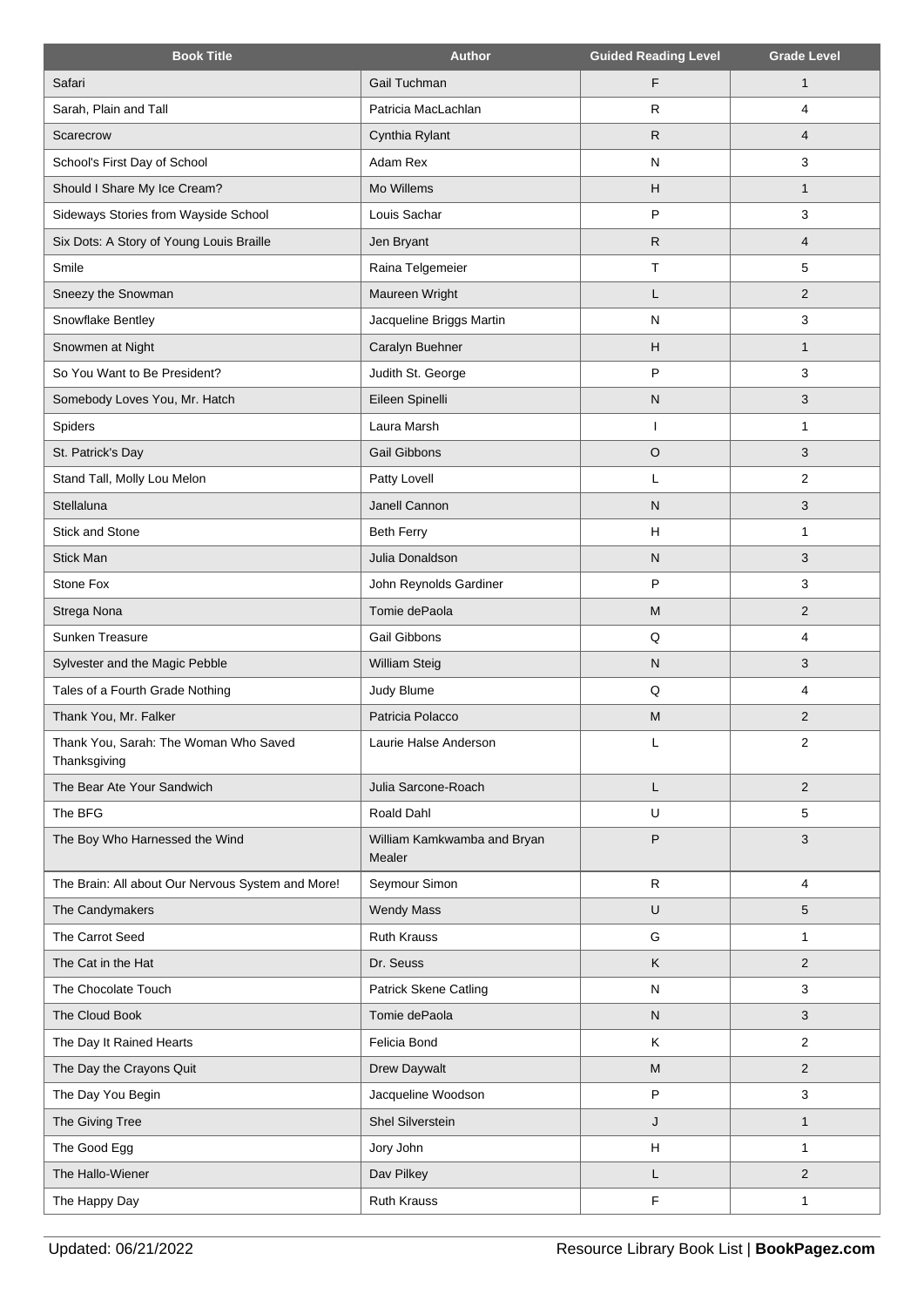| <b>Book Title</b>                                                            | <b>Author</b>              | <b>Guided Reading Level</b> | <b>Grade Level</b>      |
|------------------------------------------------------------------------------|----------------------------|-----------------------------|-------------------------|
| The Hello, Goodbye Window                                                    | Norton Juster              | Κ                           | $\overline{2}$          |
| The Hundred Dresses                                                          | <b>Eleanor Estes</b>       | P                           | 3                       |
| The Invention of Hugo Cabret                                                 | <b>Brian Selznick</b>      | W                           | 6                       |
| The Invisible Boy                                                            | <b>Trudy Ludwig</b>        | $\mathsf{N}$                | 3                       |
| The Kissing Hand                                                             | Audrey Penn                | $\mathbf{I}$                | $\mathbf{1}$            |
| The Leaving Morning                                                          | Angela Johnson             | H                           | 1                       |
| The Lemonade War                                                             | Jacqueline Davies          | S                           | $\overline{4}$          |
| The Lightning Thief                                                          | <b>Rick Riordan</b>        | W                           | 6                       |
| The Little Mouse, The Red Ripe Strawberry, and The<br><b>Big Hungry Bear</b> | Don and Audrey Wood        |                             | 1                       |
| The Little Prince                                                            | Antoine de Saint-Exupry    | X                           | 6                       |
| The Lorax                                                                    | Dr. Seuss                  | ${\sf N}$                   | 3                       |
| The Lotus Seed                                                               | <b>Sherry Garland</b>      | N                           | 3                       |
| The Man Who Walked Between the Towers                                        | Mordicai Gerstein          | Q                           | 4                       |
| The Memory String                                                            | Eve Bunting                | N                           | 3                       |
| The Miraculous Journey of Edward Tulane                                      | Kate DiCamillo             | $\sf U$                     | 5                       |
| The Missing Mitten Mystery                                                   | Steven Kellogg             | ı                           | 1                       |
| The Mitten                                                                   | Jan Brett                  | M                           | $\overline{2}$          |
| The Most Magnificent Thing                                                   | <b>Ashley Spires</b>       | L                           | $\overline{2}$          |
| The Name Jar                                                                 | Yangsook Choi              | N                           | 3                       |
| The One and Only Ivan                                                        | Katherine Applegate        | S                           | 4                       |
| The Other Side                                                               | Jacqueline Woodson         | M                           | $\overline{2}$          |
| The Pain and the Great One                                                   | Judy Blume                 | N                           | 3                       |
| The Paper Bag Princess                                                       | Robert Munsch              | $\sf K$                     | $\overline{2}$          |
| The Polar Express                                                            | Chris Van Allsburg         | N                           | 3                       |
| The Princess in Black                                                        | Shannon Hale and Dean Hale | M                           | $\overline{2}$          |
| The Pumpkin Book                                                             | Gail Gibbons               | M                           | 2                       |
| The Raft                                                                     | Jim LaMarche               | $\circ$                     | 3                       |
| The Rainbow Fish                                                             | Marcus Pfister             | M                           | $\overline{2}$          |
| The Relatives Came                                                           | Cynthia Rylant             | L                           | $\overline{2}$          |
| The Runaway Bunny                                                            | Margaret Wise Brown        | ı                           | $\mathbf{1}$            |
| The Snowy Day                                                                | Ezra Jack Keats            | J                           | $\mathbf{1}$            |
| The Story of Ruby Bridges                                                    | <b>Robert Coles</b>        | $\circ$                     | 3                       |
| The Stranger                                                                 | Chris Van Allsburg         | P                           | 3                       |
| The Summer My Father Was Ten                                                 | Pat Brisson                | Q                           | 4                       |
| The Tale of Despereaux                                                       | Kate DiCamillo             | U                           | 5                       |
| The True Story of the Three Little Pigs                                      | Jon Scieszka               | Q                           | $\overline{4}$          |
| The Twits                                                                    | Roald Dahl                 | $\mathsf S$                 | $\overline{\mathbf{4}}$ |
|                                                                              | Cynthia Rylant             | S                           | $\overline{4}$          |
| The Very First Thanksgiving Day                                              | Rhonda Gowler Greene       | M                           | $\overline{2}$          |
| The Watermelon Seed                                                          | Greg Pizzoli               | H                           | 1                       |
| The Westing Game                                                             | Ellen Raskin               | $\vee$                      | 5                       |
| The Wild Robot                                                               | Peter Brown                | $\mathsf{R}$                | 4                       |